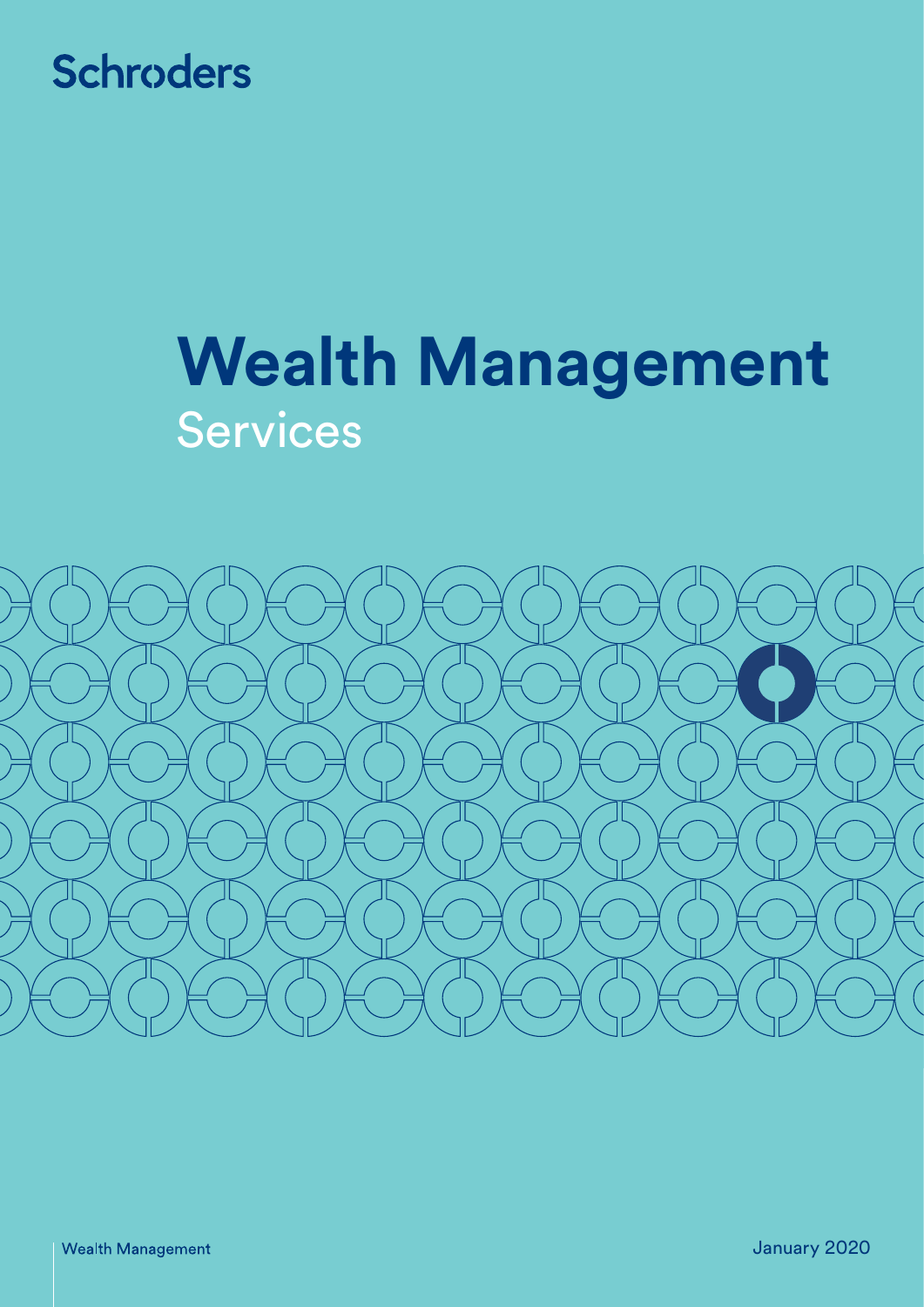### **Independence and stability**

Those who come to Schroders in Switzerland may expect anything but an ordinary banking establishment. Although Schroders plc, our mother company, is a publicly quoted, globally operating company, unlike most of its competitors, it still bears the stamp of the family who founded it in 1804.

The Group focuses on a select few clearly defined business areas. This focus, combined with our independence, enables us to apply an open product architecture. We are not tied to any off-the-shelf products, but can devise the best solution for each individual client through our selection of partners and products.

Our 215-year history bears eloquent testimony to our stability and tradition of long-standing relationships built on trust, which can only be created through honest and transparent actions. We continue to act according to these principles today.

Adrian Nösberger Chief Executive Officer Schroder & Co Bank AG, Switzerland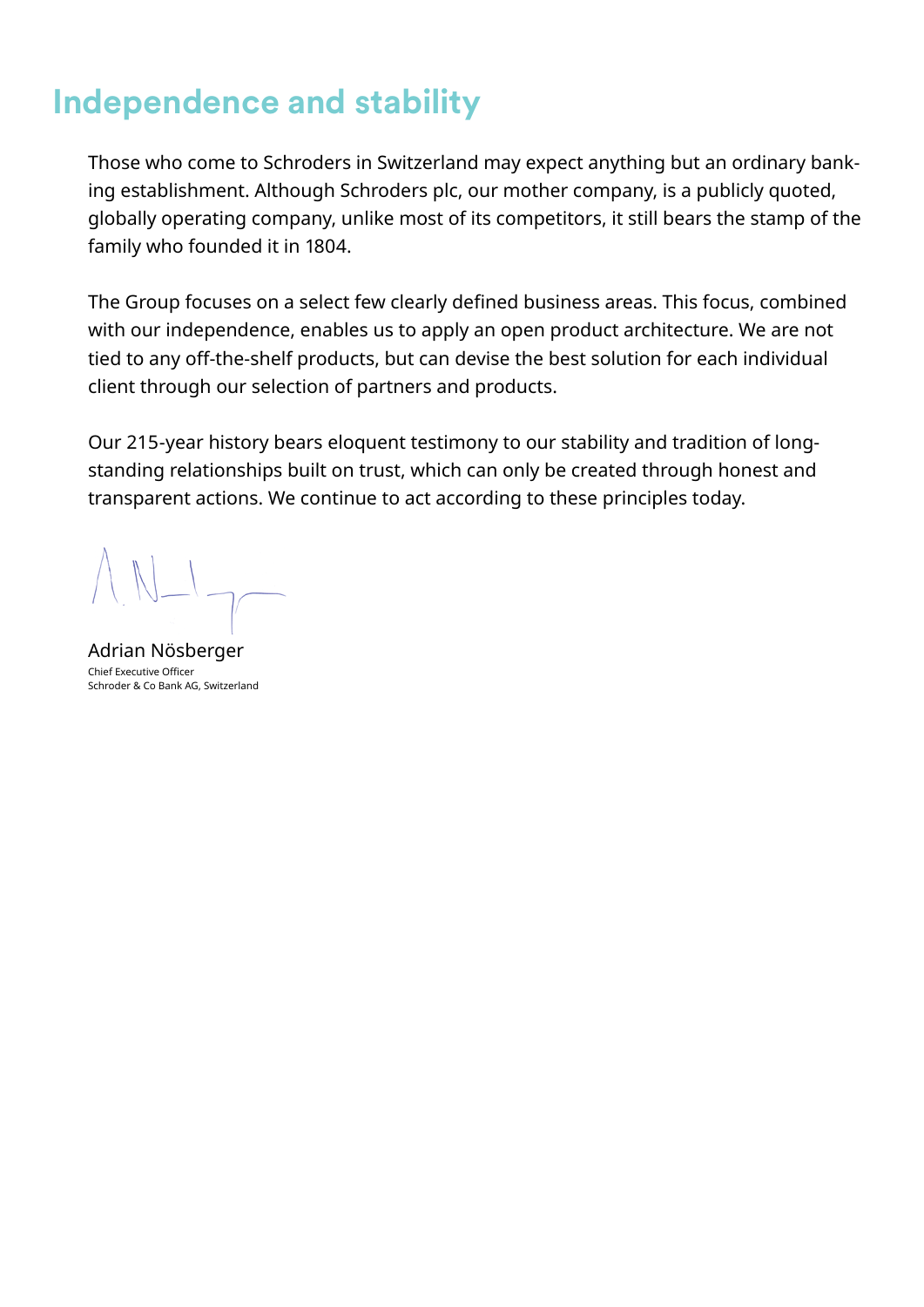### **Wealth Management services**

For your benefit, we offer a fully open product and service platform providing you with a wide variety of products and services in order to meet your individual requirements. Consulting not only our in-house investment specialists but also leading external professionals allows us to present you with an independent and unbiased choice of the most suitable, competitive products and services.

| <b>Discretionary</b> | Prudent investment lies at the heart of creating and preserving wealth. This requires a great<br>deal of time, experience and expertise. Our discretionary portfolio management centres<br>on the client's needs, short and long-term goals and risk profile. These factors determine<br>the nature and structure of your individual portfolio. In discretionary asset management,<br>Schroders Wealth Management is responsible for each individual step of the strategy imple-<br>mentation, from investment decisions to portfolio administration.                                                                                                                                                            |
|----------------------|------------------------------------------------------------------------------------------------------------------------------------------------------------------------------------------------------------------------------------------------------------------------------------------------------------------------------------------------------------------------------------------------------------------------------------------------------------------------------------------------------------------------------------------------------------------------------------------------------------------------------------------------------------------------------------------------------------------|
|                      | Your advantage: You select one of our strategies (cautious, balanced, or growth) or create<br>your bespoke strategy and your wealth is managed according to Schroders market expec-<br>tations in line with your personal strategy. At least once a year, the strategy is reviewed and<br>confirmed or, alternatively, it may be adapted if your requirements change. We provide you<br>periodically with an analysis of your account and performance of your assets but you may<br>also follow it up via online services.                                                                                                                                                                                       |
| <b>Advisory</b>      | Wealth Management means more than just managing client assets. It is about providing<br>comprehensive advice, which includes professional expertise and empathy. Many Schroders<br>Wealth Management clients base their investment decisions on advice given by their private<br>banker and/or our investment consultant. We provide clients with extensive and comprehen-<br>sible information on the entire range of Schroders products and services, as well as third-par-<br>ty products analysed and selected by Schroders. Our advisory mandate centres on your<br>needs, short and long-term goals and your personal risk profile. These factors determine the<br>nature and structure of your portfolio. |
|                      | Your advantage: You decide how and when you shape your portfolio by selecting one of<br>the available strategies (cautious, balanced, growth). Upon your request, your relationship<br>manager or our investment consulting will provide you with independent advice. The advice<br>is customized to your personal strategy and needs. State of the art portfolio tracking of<br>the agreed strategy is provided by our banking system. We provide you periodically with an<br>analysis of your account and performance of your assets but you may also follow it<br>up via online services.                                                                                                                     |